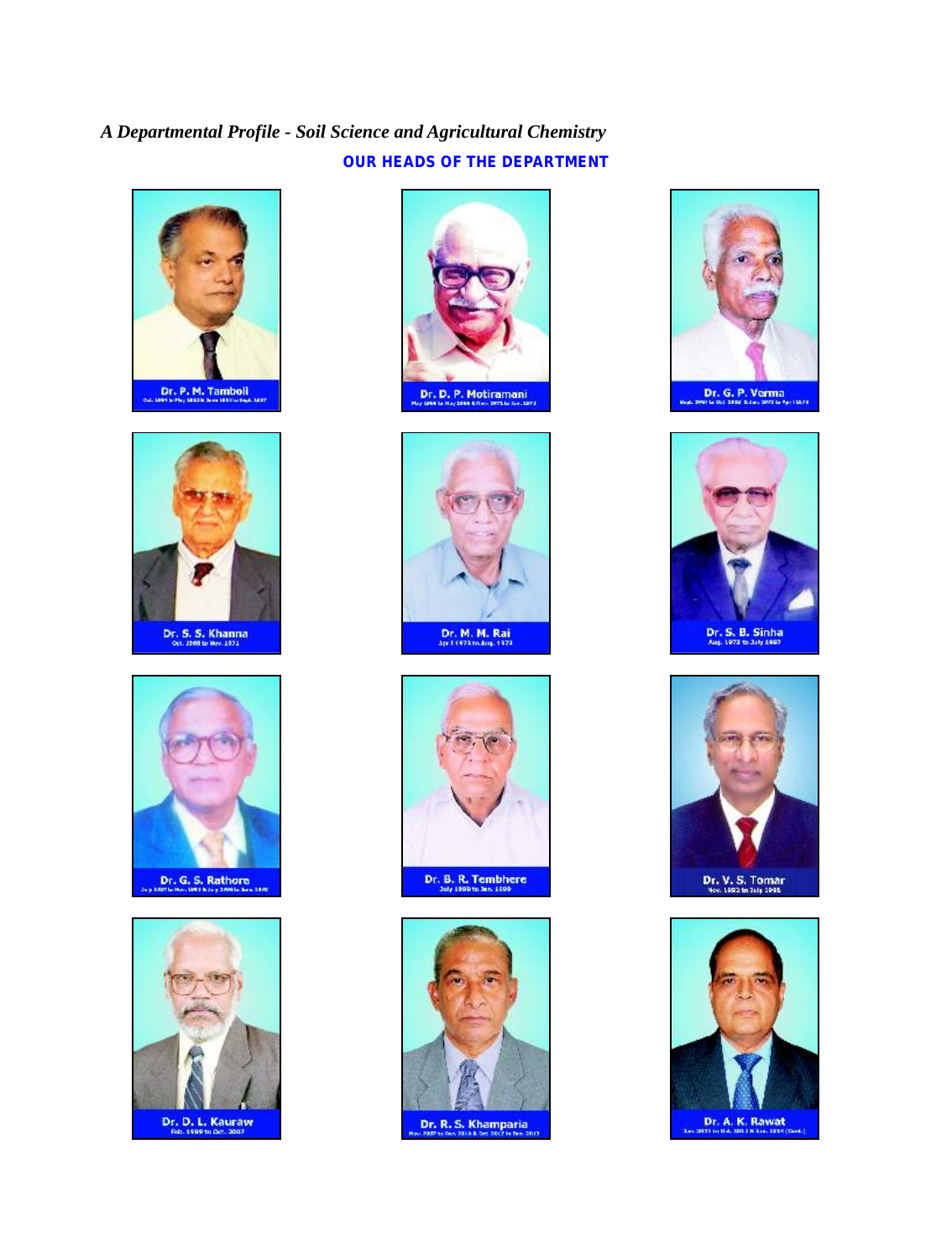#### **Preamble**

Jabalpur, in the heart of the country, named after the architect Agricultural Chemicals and Farm and Industrial Wastes of modern India, Pt. Jawaharlal Nehru, based on the Utilization. recommendations of Radhakrishnan Commission (1949) on<br>the aggregate of activities on a state of Aggregate (1949) on Teaching: Under graduate and post graduate teaching, and the concept of establishment of Agricultural University. An the concept of establishment of Agricultural University. An the concept of scientists / teachers of ICAR, SAUs and State approach was envisaged to narrow down the gap between the experts and farmers through Joint Indo-American Team on Faculty Training (CAFT) and other programmes. Agricultural Research and Education in 1954-55 and 1959-60 on the pattern of Land Grant Colleges of USA. College of Agriculture, Jabalpur was established in 1955 (affiliated to **Agro-climatic Characteristics** then Jabalpur University). On October 2, 1964, Jawaharlal Out of 15 major agro-climatic zones of India (Planning<br>Nehru Krishi Vishwa Vidyalaya (JNKVV) was inaugurated by Commission), three are arread over the Medhue Predec Nehru Krishi Vishwa Vidyalaya (JNKVV) was maugurated by Commission), three are spread over the Madhya Pradesh viz., the then Union Minister of Information and Broadcasting, Smt Esstern plateau and hills region. Central pla Indira Gandhi. Dr. J.S. Patel took over as the first Vice

Jawaharlal Nehru Krishi VishwaVidyalaya, the Department of divided the whole country into 129 sub-zones (agro-climatic Soil Science & Agricultural Chemistry came into existence zones), out of which 11 sub-zones are of Madhya Pradesh during 1967 which was first headed by Prof. P.M. Tamboli. State. The area under the University jurisdiction contains 7 However, M.Sc.(Ag.) and Ph.D. in Soil Science & Agricultural agro-climatic zones viz., I. Chhattisgarh plains, III. Northern Chemistry was started in 1962 and 1971, respectively. The hills region of Chhattisgarh, IV. Kymore plateau and Satpura Department runs M.Sc.(Ag.) and Ph.D. degree programmes as hills, V. Vindhyan plateau, VI. Central Narmada valley, VIII. scheduled by the VV. Soil Fertility and Plant Nutrition, Soil Bundelkhand zone, and IX. Satpura plateau. Physics, and Soil Microbiology are the prime areas of specialization in the department. The department has established several magnificent milestones in research, teaching and extension activities for the benefit to mankind, particularly to the farming community.

### **Mission**

To conduct Education, Research and Extension activities for enhancing productivity, profitability and sustainability of agricultural production systems through maintaining soil fertility and productivity so as to improve quality of rural livelihood in the state of Madhya Pradesh.

#### **Mandate**

- To conduct research and develop human resource in the field of Soil Science and Agricultural Chemistry. Major soils of the country viz., Vertisols (high content of
- 

- To offer courses in different disciplines of Soil Science
- To exchange information with other scientists and

conference and publications.

- Government of India in coordination of the Government  $\bullet$  To carry out the fundamental and applied researches on Sovernment of India in coordination of the Government<br>of Madhya Pradesh established the multi campus university at<br>Islamic of Madhya Pradesh established the multi campus university at<br>Islamic physics, Soil Fertility, Soil
	- Agriculture Department under Centre of Advanced
	- Extension: Technology transfer and other activities.

Eastern plateau and hills region, Central plateau and hills region, and Western plateau and hills region. Further, the Chancellor in October 1964. National Agriculture Research Project (NARP), based on With the establishment of the Faculty of Agriculture in rainfall, existing cropping pattern and administrative units,



To disseminate technologies to farmers, extension expansive clay, black cotton soils), Inceptisols (weakly functionaries and organizations engaged in agricultural developed soils due to rapid alteration of parent materials, red development through various extension programmes. and black of soils), Entisols (little or no morphological / horizon developed soils of recent origin, river alluvium), and **Objectives** Alfisols (weathered / leached soils under deciduous forests, To offer courses in different disciplines of Soil Science rich in Fe and Al) cover large tracts of the Madhya Pradesh and Agricultural Chemistry for the undergraduate degree State. These soils are highly diversified and ar and Agricultural Chemistry for the undergraduate degree State. These soils are highly diversified and are being<br>programmes in Agriculture, Horticulture, Agricultural cultivated primarily under rainfed conditions. Vertisols programmes in Agriculture, Horticulture, Agricultural cultivated primarily under rainfed conditions. Vertisols and<br>Engineering and Forestry, and Masters and Ph.D. degree associated soils are potentially productive but are Engineering and Forestry, and Masters and Ph.D. degree associated soils are potentially productive but are faced with programmes in Soil Science & Agricultural Chemistry. The problems of drainage, tillage, excess moisture problems of drainage, tillage, excess moisture and drought To exchange information with other scientists and stress. If managed properly, these may prove to be the extension staff engaged in similar pursuits through field grainaries of the country. The second biggest group of soil extension staff engaged in similar pursuits through field grainaries of the country. The second biggest group of soils is trials, training, group discussion, symposia, seminar, Alfisols which are inherently poor in fertili Alfisols which are inherently poor in fertility and moisture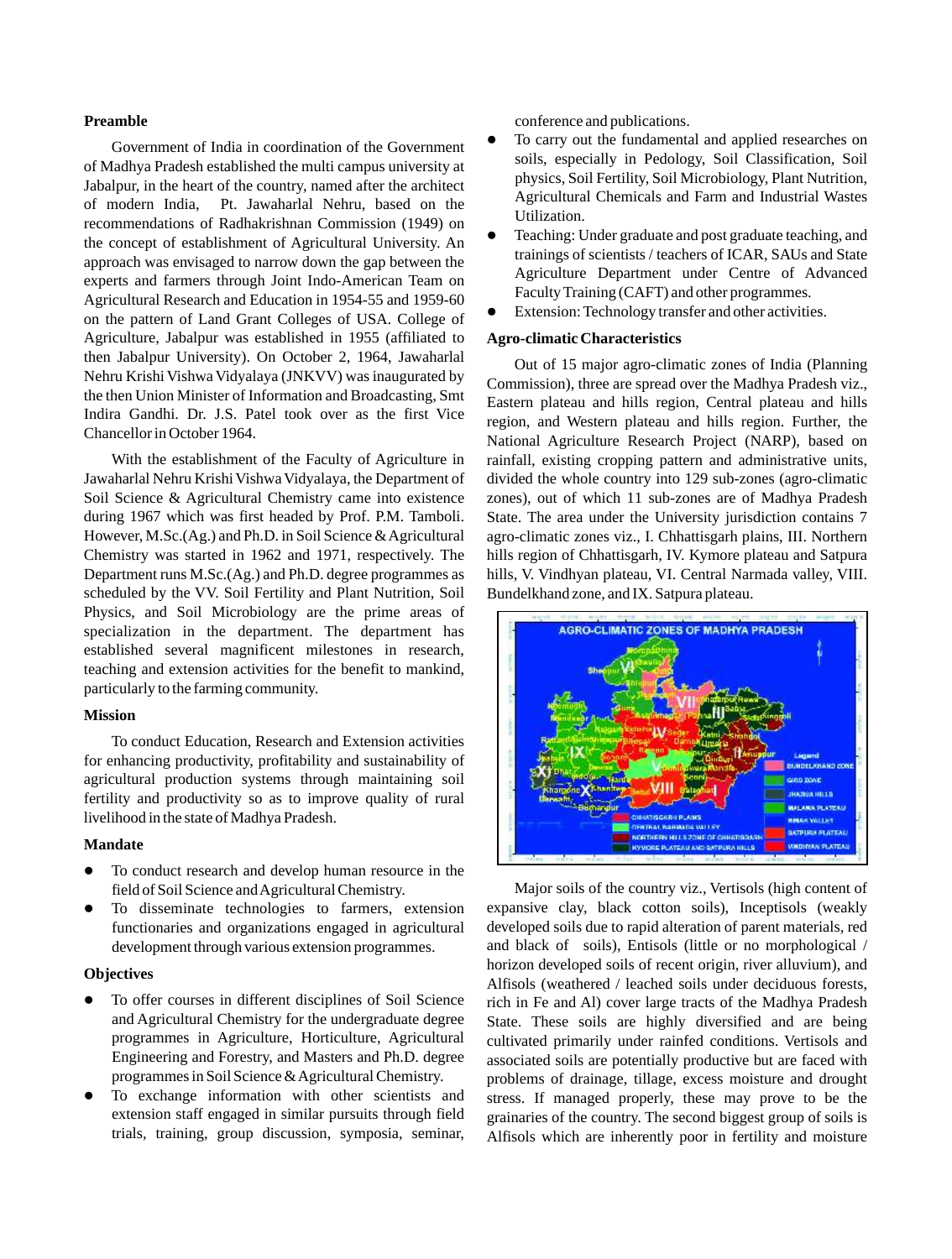retention capacity. The third major group is of alluvial soils **Areas of Specialization** which have high percentage of irrigated farming and are faced  $\bullet$  Soil Pedology with problems of salinity / alkalinity / water logging. Besides soil Fertility and Plant Nutrition deficiency of major nutrients, some of the soils are reported to  $\overrightarrow{Sol}$  Physics be deficient in secondary and micronutrients, especially in  $S \qquad$  Soil Chemistry and Zn. Also wastelands, such as gullied and/or ravenous  $\bullet$  Soil Microbiology lands, degraded forest/plantation crops/pasture lands and mining industrial wastelands cover large tracts of the State. Admission to post graduate students is provided on the



with hot summer (38 to 44 °C), cool and dry winter (7 to 13 °C) with rainfall (during June to October) maximum 1200 to 1600 **Students' Research activities**  mm in Chhattisgarh plains and Northern hills region of<br>
The research works of M.Sc.(Ag.) and Ph.D. students<br>
involve the following major research areas<br>
involve the following major research areas days; and forest type is tropical moist to tropical dry deciduous climatic zones; average crop gro wing period is 150 to 180 (sal, teak, tendu, dhak/betua, anjan, etc. in Chhattisgarh plains, Vindhyan, Satpura and other hilly ranges; and semi-xerophytic  $\Box$  Soil testing crop response studies vegetation, thorny, bushy type in northern and western parts).  $\Box$  Long term fertilizer experiment The main food crops are sorghum, wheat, rice and coarse grain  $\Box$  Sustainable nutrient management in agriculture such as kodo, little Italian millets. Important commercial crops  $\Box$  Micro and secondary nutrients deficiency and are pulses, oilseeds, cotton, sugarcane and medicinal crops. management The state is poised for a breakthrough in soybean cultivation. It the country . *Kharif* crops occup y 60% and *Rabi* crops 40% is first in so ybean, oilseeds, chickpea and maize production in areas with 71.4% area under food grain production. Nearly 53% of landholders are marginal, whereas small farmers share all Natural resource management in enhanced livelihood 18% of farmland. Low literacy (35.45%), undulating <br>Development and application of analytical methods for topography, large waste land (13.2%), low ground water testing soil, plant, water, fertilizer, pesticides and utilization, large proportion of rainfed agriculture  $(75\%)$ , pollutants practice of *Kharif* fallow  $(3.6\%)$ , low cropping intensity (126%), low fertilizer consumption (31 kg/ha), high management proportion of low value crops, and high population of low <sup>q</sup>Microbial ecology and biochemistry productive livestock are the major constraints of the state.

### **TEACHING**

M.Sc. (Ag.) and Ph.D. in Soil Science & Agricultural Chemistry was started in 1962 and 1971, respectively. A strong postgraduate teaching programme offers a wider choice to select the subjects of specialization in the following major  $\mathbf{r}$ areas.

- 
- 
- 
- 
- 

merit basis at the University level. Education is offered through English medium, under semester system with 10 point scale for evaluation. Courses offered during the degree programme in the above areas of specialization are based on Fourth Deans' Committee. The doctorate degree programme is offered as per new course curriculum proposed by ICAR from the academic session 2008-09.

For Bachelor degree programme, admission is made through Pre-Agriculture Test (PAT) organized by Madhya Pradesh Board of Professional Examination, Bhopal. Apart from the programme of theory and practical for different courses, innovative programmes are also introduced to expose the students to the real farming and farmers conditions. This includes Rural Agriculture Work Experience (RAWE) and The overall climate varies from semi-arid to sub-humid Forestry Work Experience (FWE) for one semester and course<br>that summer (38 to 44 °C), cool and dry winter (7 to 13 °C) on crop and tree plantation.

- $\bullet$  Soil degradation and restoration of soil health
- Nutrient management in crops and soils
	-
	-
	-
	-
	- lEnvironmental pollution and remedication
		- $\Box$  Heavy metal contamination in soils, plants and water
		- $\Box$  Pesticide residues in soils, plants and water
- 
- 
- Soil Biodiversity, biofertilizers and organic matter
	-
	- Nutrient management by microbiological techniques
	- $\Box$  Plant protection with bio-control agents
	- $\Box$  Commercial production technology of biofertilizers/ biopesticides
	- □ Soil organic matter management
	- $\Box$  Recycling of industrial and farm wastes in agriculture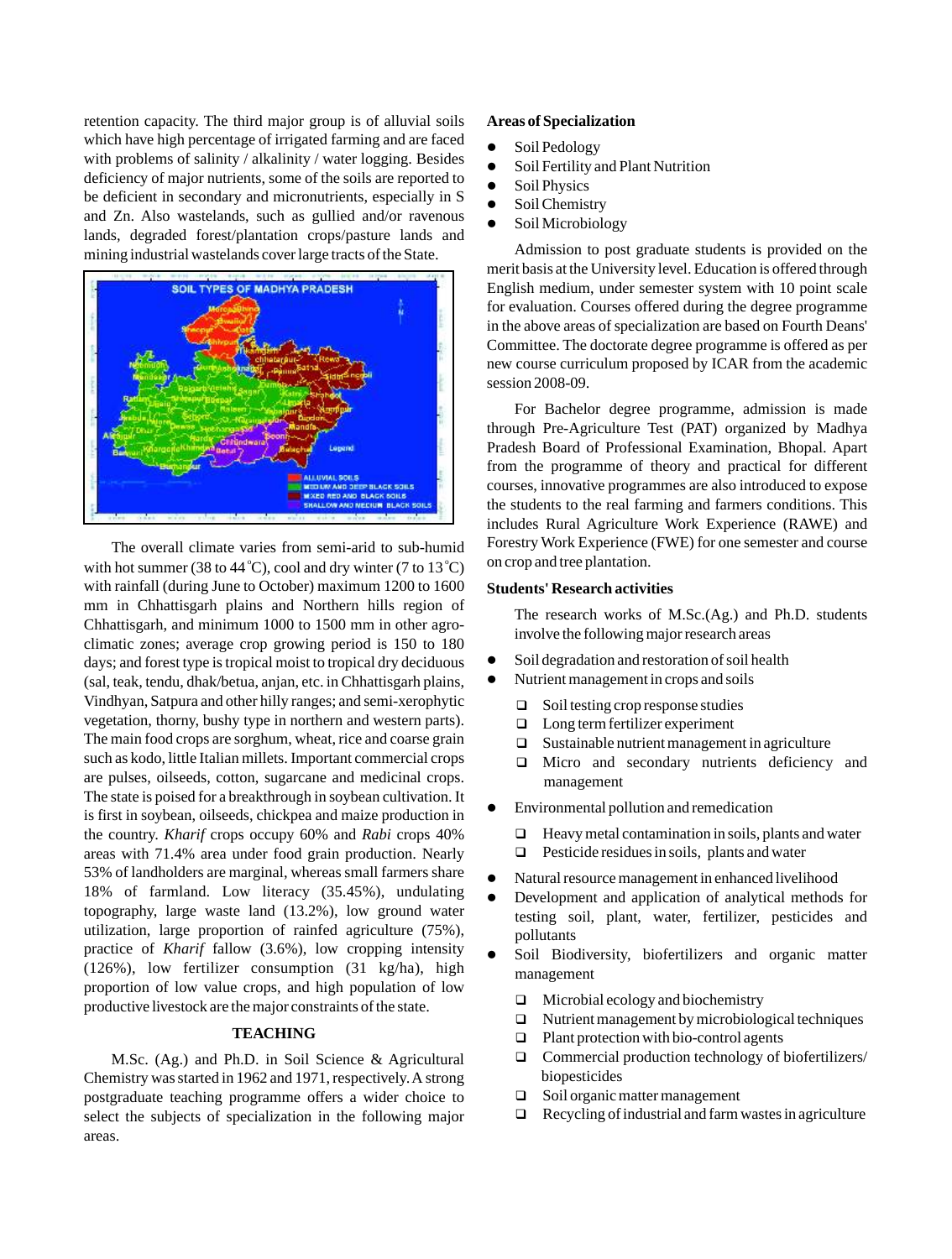# **Academic Programmes & Courses Offered**

#### **A. Undergraduate Degree Programme**

- $\bullet$  Introduction to Soil Science
- Agricultural Microbiology
- **•** Soil Chemistry, Soil Fertility and Nutrient Management
- Manures, Fertilizers and Agro-chemicals
- **•** Experiential Learning
	- □ Module : Crop Production
	- quarter Soil Management **C** Faculties trained : 535

## **B. Masters Degree Programme**

- Soil Fertility and Fertilizer use
- Soil Chemistry
- Fertilizer Technology
- Basic concepts in Laboratory Techniques Environmental Growth Room
- Soil Physics
- Soil Mineralogy, Genesis, Classification and Survey <br>• Laboratory for UG students
- Soil Biology and Biochemistry
- Soil, Water and Air Pollution
- lMaster's Seminar
- Master's Research

# **C.** Doctoral Degree Programme <br>
Water distillation Plant

- Advances in Soil Physics **•** Digestion Room
- Advances in Soil Fertility
- Physical Chemistry of Soils
- **•** Biochemistry of Soil Organic Matter
- **•** Basic Concepts in Laboratory Techniques
- Soil Genesis and Micropedology
- $\bullet$  Land Use Planning and Watershed Management
- Soil, Water and Air Pollution
- Doctoral Seminar
- Doctoral Research

# **Significant Achievements**

• Passed out students since the inception of department:

|        | M.Sc. (Ag.) | more than 276  |
|--------|-------------|----------------|
| $\Box$ | Ph.D.       | more than $41$ |

- **•** ICAR Senior Research Fellowship: 03
- l Student's Placement : Assistant Director Agriculture **Library** through MPPSC, Bank Services, UPSC, ICAR Services, Private Companies and NGOs
- 

# **Centre of Advanced Faculty Training**





lTraining programmes Faculties trained organized till 2013-14 : 27

# **Facilities Available**

- Well equipped seminar hall
- **•** Green house
- **•** Gamma Chamber
- **Environmental Growth Room**
- lBio-fertilizer Production Unit
- Laboratory for UG students
- Soil Testing Laboratory
- Soil Physics laboratory
- Micronutrient and Heavy Metal Testing Lab
- **•** Soil Fertility Laboratory
- **•** Soil Microbiology Laboratory
- 
- 
- Departmental Library with quality books and periodicals
- Postgraduate Classroom with audio-visual aids



Specialized Library with a Reading Hall

| 1 11 value Companies and NOOS              |         |                    |                           |               |
|--------------------------------------------|---------|--------------------|---------------------------|---------------|
| $\bullet$ Abroad for Ph.D.                 |         |                    | <b>Books</b>              | More than 600 |
| <b>Centre of Advanced Faculty Training</b> |         | <b>Manuscripts</b> | Around 100                |               |
|                                            |         |                    | Journals                  | More than 10  |
| $\bullet$ Year of Start                    | $\cdot$ | 1995-96            | Thesis of M.Sc. and Ph.D. | More than 300 |
|                                            |         |                    |                           |               |

## **RESEARCH**

# **Projects Currently Under Operation**

## **ICAR Projects**

- AICRP on Micro and Secondary Nutrients and Pollutant Elements in Soils and Plants
- $\bullet$  AICRP on Long Term Fertilizer Experiment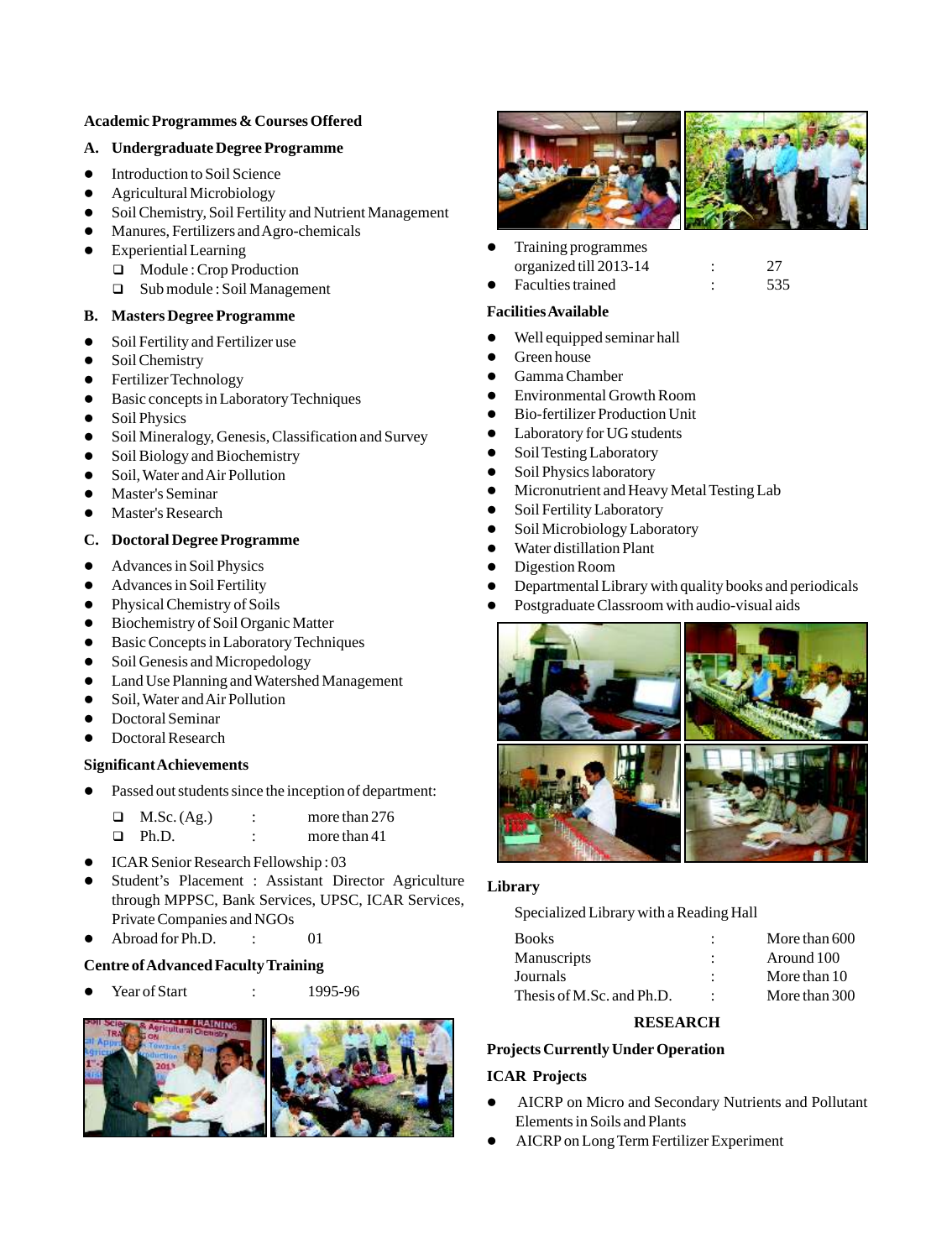- 
- $\bullet$  AICRP on Soil Test Crop Response
- <sup>l</sup> *Soil Biodiversity of 'Haveli' fields* Centre of Advanced Faculty Training

- Use of Microbes for Plant Protection and Nutrient after release of water in *'Haveli'* fields Management in increasing Crop Productivity (funded by  $\bullet$  Maximum soil respiration detected during submergence Mandi Board, Bhopal M.P.) of *'Haveli'*fields
- **•** Establishment of Biofertilizer Plant under BPD Project (funded by ICAR)
- Evaluation of Soil Fertility and Fertilizer Effects in the Soybean Fields of Madhya Pradesh (funded by JICA )

## **Resource Generation Projects**

- **•** Commercial Production of Biofertilizers
- Soil Testing

## **Salient Achievements of Research Projects**

## **AICRP on Micro and Secondary Nutrients and Pollutant Elements in Soils and Plants**

- Generated soil fertility maps of state for micronutrients
- Deficiency of micronutrients in M
- In Zn deficient soils, application of 10 kg Zn ha<sup>-1</sup> (50 kg conditions conditions in Minor millets (Kodo and  $(7nSO)$ ) to heavy clay soil and 5 kg Zn ha<sup>-1</sup> (25 kg Zn SO) **Conditions** in Minor millets (Kodo and to light textured soil are recommended. One time<br>anniversition of  $10 \text{ kg } Zn \text{ ha}^{-1} (50 \text{ kg } Zn \text{ SO})$  is sufficient for significantly responded towards IPNS application of 10 kg Zn ha<sup>-1</sup> (50 kg ZnSO<sub>4</sub>) is sufficient for<br>6 crops giving about 10-14% more yields of crops<br>**4 PGPR** and *Rhizobium* enhance germination, nodulation,<br>7 a definition with standing agains and spaning
- Zn deficiency in standing crops can be ameliorated by 2-4<br>  $\bullet$  Soybean rhizobial diversity: Madhya Pradesh soils harbor<br>  $\bullet$  Soybean rhizobial diversity: Madhya Pradesh soils harbor foliar applications of  $0.5\%$  ZnSO<sub> $_4$ </sub> + 0.25% lime at 10-15
- Soils deficient in both Zn and S, application of 5 kg Zn ha<sup>-1</sup>  $(25 \text{ kg } ZnSO_4) + 40 \text{ kg } SnA^{-1}$  (333 kg SSP) gives significant increase in yield
- Application of 5 t FYM / compost along with 5 kg Zn ha<sup>-1</sup>  $(25 \text{ kg ZnSO}_4)$  gives the equivalent yield to that obtained from  $10 \text{ kg Zn}$  ha<sup>-1</sup> (50 kg ZnSO<sub>4</sub>)
- Application of 1.25 kg Boron ha $^{1}$  (11 kg Borex) in cauliflower is recommended for harvesting higher yields

# **AICRP on Long Term Fertilizer Experiment**

- Balanced dose of fertilizers (as Urea, SSP, MOP) with  $\text{FYM}$  (15 t ha<sup>-1</sup>) improves soil fertility and sustains crop productivity in soybean-wheat (irrigated) cropping system
- l Imbalanced use of fertilizers deteriorates soil health and subsequent productivity of crops



# lAINP on Soil Biodiversity and Biofertilizers **AINP on Soil Biodiversity & Biofertilizers**

- **Ad hoc Projects** and soil **Ad hoc Projects** and soil **Ad hoc Projects** microbial biomass carbon observed remarkably higher
	-



- Microbial popuations declined at submergence but it Zn - 71%, Fe - 7%, Mn - 2% and S - 41% increases soon after attaining favourable aerobic
- $ZnSO<sub>4</sub>$ ) to heavy clay soil and 5 kg Zn ha<sup>-1</sup> (25 kg ZnSO<sub>4</sub>) <br>by Biofertilizer demonstrations : Minor millets (Kodo and to high textured soil are recommended One time
	-
- either *B. japonicum* or *B. elkanii* and the fast growing days interval species are rare



## **AICRP on Soil Test Crop Response**

- **•** Generated soil fertility maps of state
- Based on the soil test values the project has developed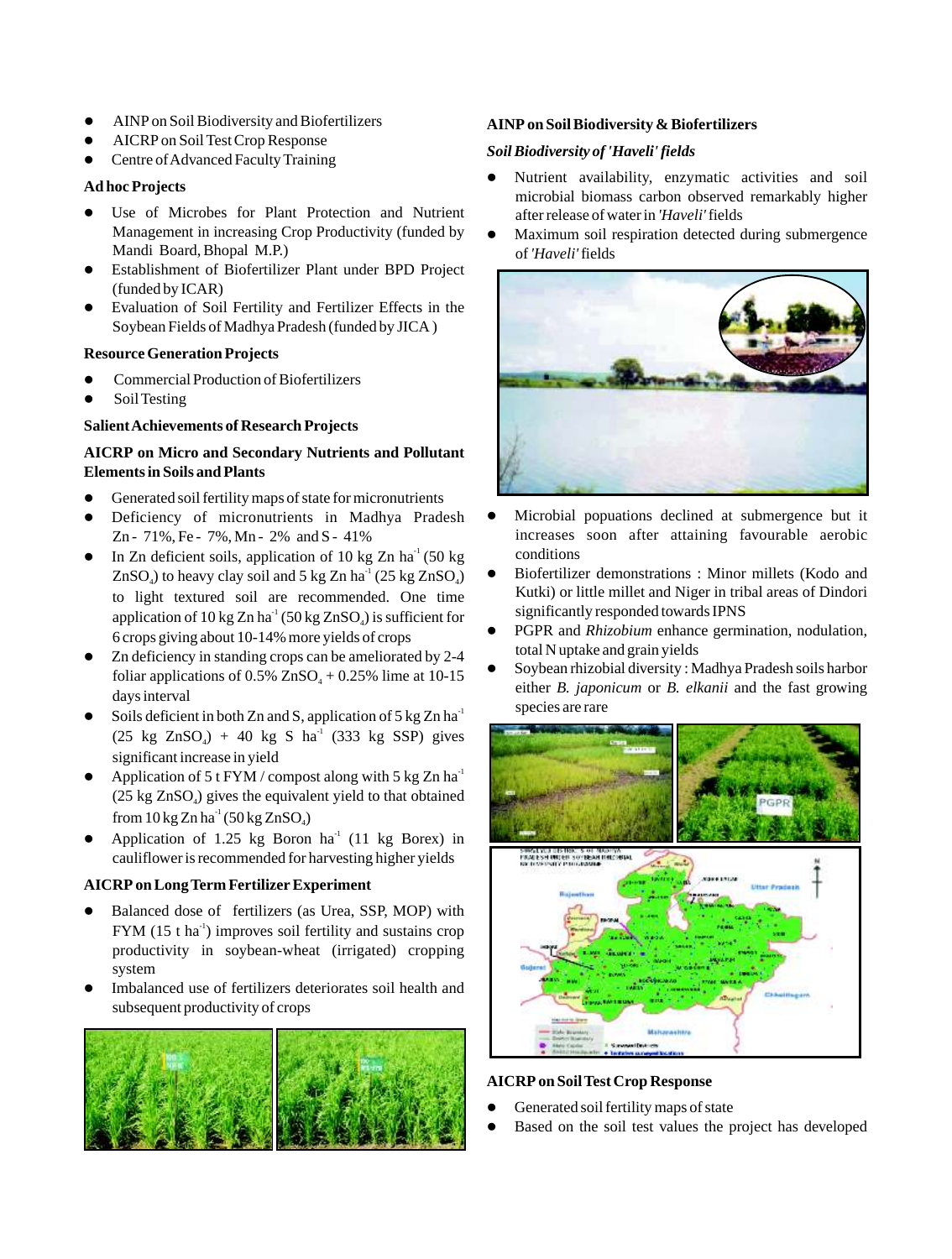equations for targeted yields towards balanced fertilizer **Biofertilizer Production** recommendation for different crops. There are two **Jawahar** *Rhizobium***Biofertilizer** components for recommending fertilizer doses i.e. soil test value and targeted yield level.

| S.No. I | <b>Crops</b>   | <b>Fertilizer Adjust equation</b> |                        |  |
|---------|----------------|-----------------------------------|------------------------|--|
| $1_{-}$ | Wheat          | FN                                | $= 4.4$ T $- 0.40$ SN  |  |
|         |                | $FP_2O_5$                         | $= 4.0$ T $- 5.73$ SP  |  |
|         |                | FK <sub>2</sub> O                 | $= 2.53$ T- 0.16 SK    |  |
| 2.      | Paddy          | FN 50                             | $= 4.25$ T - 0.45 SN   |  |
|         |                | $\mathsf{FP}_2\mathsf{O}_5$       | $= 3.55$ T - 4.89 SP   |  |
|         |                | FK <sub>2</sub> O                 | $= 2.10$ T - 0.18 SK   |  |
| 3.      | Soybean        | FN 50                             | $= 5.19$ T - 0.48 SN   |  |
|         |                | $\mathsf{FP}_2\mathsf{O}_5$       | $= 5.2 T - 4.1 SP$     |  |
|         |                | FK <sub>2</sub> O                 | $= 3.9$ T $- 0.22$ SK  |  |
| 4.      | Gram           | FN -                              | $= 3.73$ T $- 0.18$ SN |  |
|         |                | $FP_2O_5$                         | $= 5.0$ T $- 2.5$ SP   |  |
|         |                | FK <sub>2</sub> O                 | $= 3.8$ T $- 0.17$ SK  |  |
| 5.      | Pea            | FN                                | = 7.54 T - 0.76 SN     |  |
|         |                | $\mathsf{FP}_2\mathsf{O}_5$       | $= 3.88$ T $- 1.51$ SP |  |
|         |                | FK <sub>2</sub> O                 | = 6.33 T - 0.24 SK     |  |
| 6.      | <b>Mustard</b> | FN.                               | $= 9.11$ T $- 0.37$ SN |  |
|         |                | $\mathsf{FP}_2\mathsf{O}_5$       | $= 3.6$ T $- 0.75$ SP  |  |
|         |                | FK <sub>2</sub> O                 | = 4.66 T - 0.13 SK     |  |

# **Fertilizer Adjustment Equations for different crops** Specifically useful for pulses / oil seeds /

Where: FN,  $FP_2O_5$ , and  $FK_2O$  are the fertilizer nutrient borne fungal diseases requirements  $(kg ha<sup>-1</sup>)$ , T is targetted yield  $(q ha<sup>-1</sup>)$  a n d **Jawahar Blue Green Algae** SN, SP and SK are available soil test values of N, P and K  $(kg ha<sup>-1</sup>)$ 

### **Evaluation of Soil Fertility and Fertilizer Effects in the •** Increase 10-15% grain yield **Soybean Fields of Madhya Pradesh**

- The correlation coefficient between soybean plant P uptake and available  $P$  values was  $\qquad \qquad$  other organizations found for Bray's 2 method, followed **Future Thrust Areas**
- Improvement of extraction by Truog and Olsen' s methods P availability in vertisol, by rhizosphere





- atmospheric nitrogen symbiotically
- forage legumes
- Increases 10-35% grain yield

### **J awahar** *Azotobacter/ Azospirillum*

- **•** Contains free nitrogen fixing bacteria
- $\bullet$  In addition, secretes growth promoting substances
- $\bullet$  Useful to all crops
- Increases 10-15% grain yield

### **J awahar Phosphate Solubilizing Bacteria**

- Possesses the ability to bring insoluble / fixed soil phosphate into soluble forms
- $\bullet$  Useful to all crops
- Increase 10-20% grain yield

### **J awahar Trichoderma**

- **•** Contains cellulose decomposing fungi
- $\bullet$  Helps in decomposition of plant residues
- Protects the crop plants from seed and soil

- 
- Nitrogen fixing biofertilizer for flooded rice<br>• In addition, secretes growth promoting substances
- 

Soil testing services : pH, EC, OC and available major and  $m$ icro nutrients (N, P, K, S, Zn, Mn, Fe and Cu) for farmers and

- $\bullet$  Delineating areas of secondary and micro nutrient is required for a better estimation of **interval** deficiencies and their influence on fertilizer use efficiency in different agroclimatic zones of the state
- considering the acidification of **NAMEL CONSIDERED Soil test crop response studies for refining fertilizer** recommendations in different soil types of the state
	- $\bullet$  Maximization of fertilizer use efficiency based on soiltest values and yield target concept
	- Long-term effects of balance and imbalance use of inorganic fertilizers and their integration with organic manures on crop yields and soil health
	- l DevelopmentofPGPRmixedconsortium biofertilizers
	- To provide quality biofertilizers and soil testing services to farmers
	- Application of GIS/GPS in mapping the soil fertility
	- Development of multi-nutrient extractant with minimum shaking time to minimize the cost, labour and time of soil testing





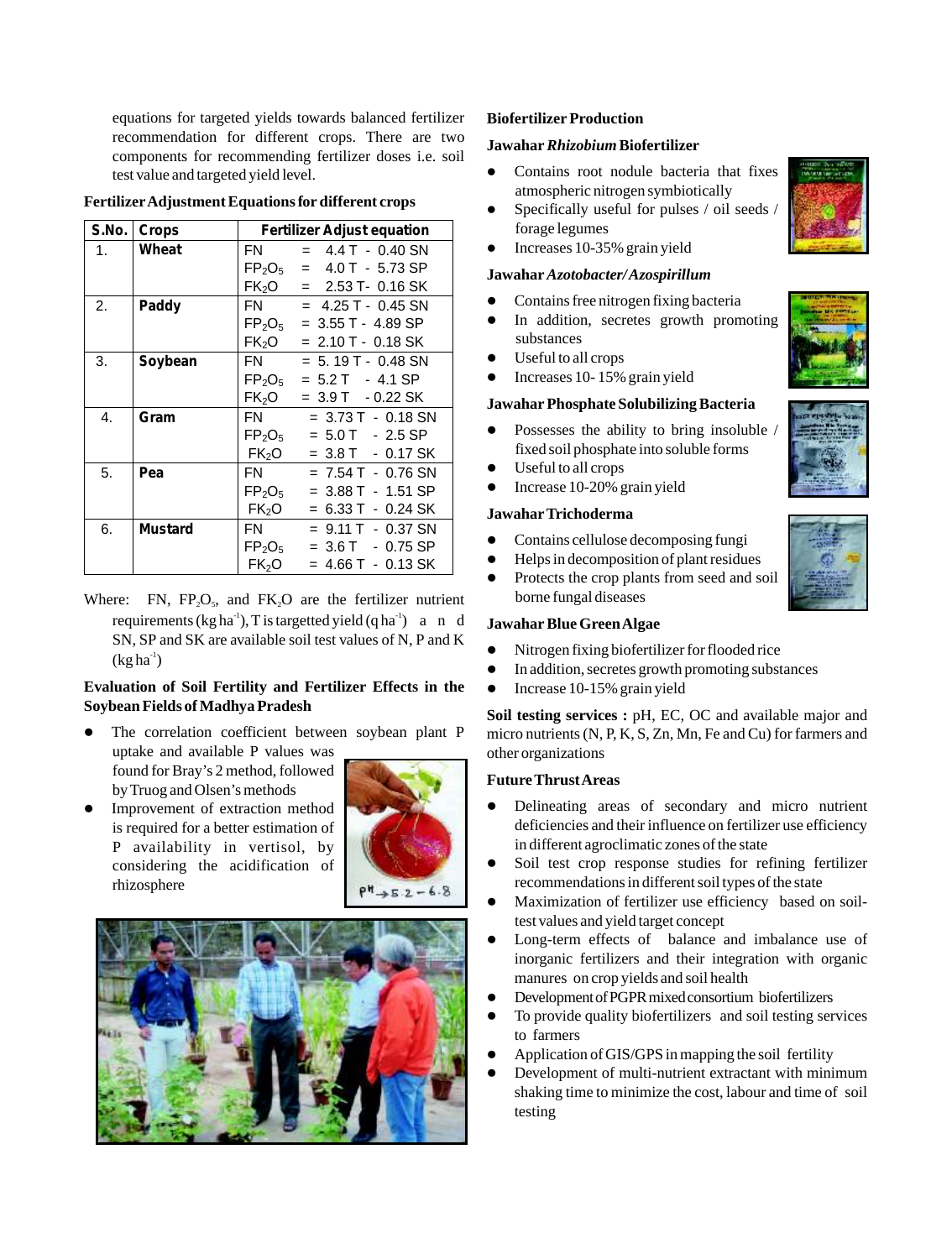### **EXTENSION**

- Front line demonstrations : more than 200 l
- l Field Days at farmer's field : more than 40
- Kisan Gosthi : more than 10
- Trainings for farmers mainly in tribal districts on use of biofertilizers, soil test based fertilizer application, role of micronutrients, and integrated nutrient management
- Soil testing services for the farmers
- Technical advisory service to the farmers
- l Holding training programmes for the farmers towards importance of soil testing
- Participation in farmer fairs and Kisan Sangosthis, TV and Radio talks
- Supply of biofertilizers to the farming community
- Popularization and awareness about biofertilizers through field demonstrations and farmer fairs



## **Use of Natural Resources and Enhanced Livelihoods under MSSRF Project**

- Undertaken the programme of Bio-industrial Watershed Management: Soil Water Management, Crop Diversification & Productivity Enhancement, Post Harvest & Value Addition and Promotion of Bioindustrial & Input Services
- **•** Construction of check dam across Bandhanala, micro watershed for checking soil erosion, siltation of eroded soil, recharging the ground water, bunding of cultivated fields, pond preparation in the field to conserve water
- Constructed 32 Bio-gas plants which benifitted about 100 families
- Technical knowledge and resource material have been made available for small scale production of various items like dona making from locally available tree leaves, cutting & tailoring and fancy bag making, value addition to seasonal fruits preparing Jam Jelly, pickles, soya products, vermicomposting etc.



### **AWARDS**

- Young Scientist Award : 06
- ISSS Zonal Award : 01
- Best poster award : 03
- Aryabhatt award for best paper presentation to Ph.D. student (B.S. Dwivedi and A.K. Rawat) Dr. J.M. Dasgupta Memorial award : 01
- Bioved Young Scientist Associate Award-2013 was conferred to Dr. H.K. Rai for his outstanding contribution in Soil Science by Bioved Research Institute of Agriculture and Technology, Allahabad : 01
- DST INSPIRE fellowship to Ph.D. student : 01
- Jindal Group fellowship to M.Sc. (Ag.) student : 01
- **•** Fellows of Indian Society of Soil Science (FISS) :

| 1987 | Dr. S.B. Sinha    |
|------|-------------------|
| 1992 | Dr. Ram K. Gupta* |
| 1998 | Dr. V.S. Tomar*   |
| 1999 | Dr. S.K. Banerjee |
| 2009 |                   |
|      | Dr. S.S. Tomar    |

\* Also Fellow of National Academy of Agricultural Sciences (FNAAS)

#### *Publication since last 10 years in department of Soil Science*

| Research papers                    | 75  |
|------------------------------------|-----|
| Review articles                    | 09  |
| <b>Technical Bulletins</b>         | 16  |
| Book chapters                      | 33  |
| Manuals                            | 27  |
| Practical Manuals                  | 15  |
| <b>Question Bank publications</b>  | 10  |
| Compilation of Publications        | 08  |
| Popular articles                   | 253 |
| Phaphlets/Folders/Tech. Folders    | 95  |
| Papers present in seminar/workshop | 122 |